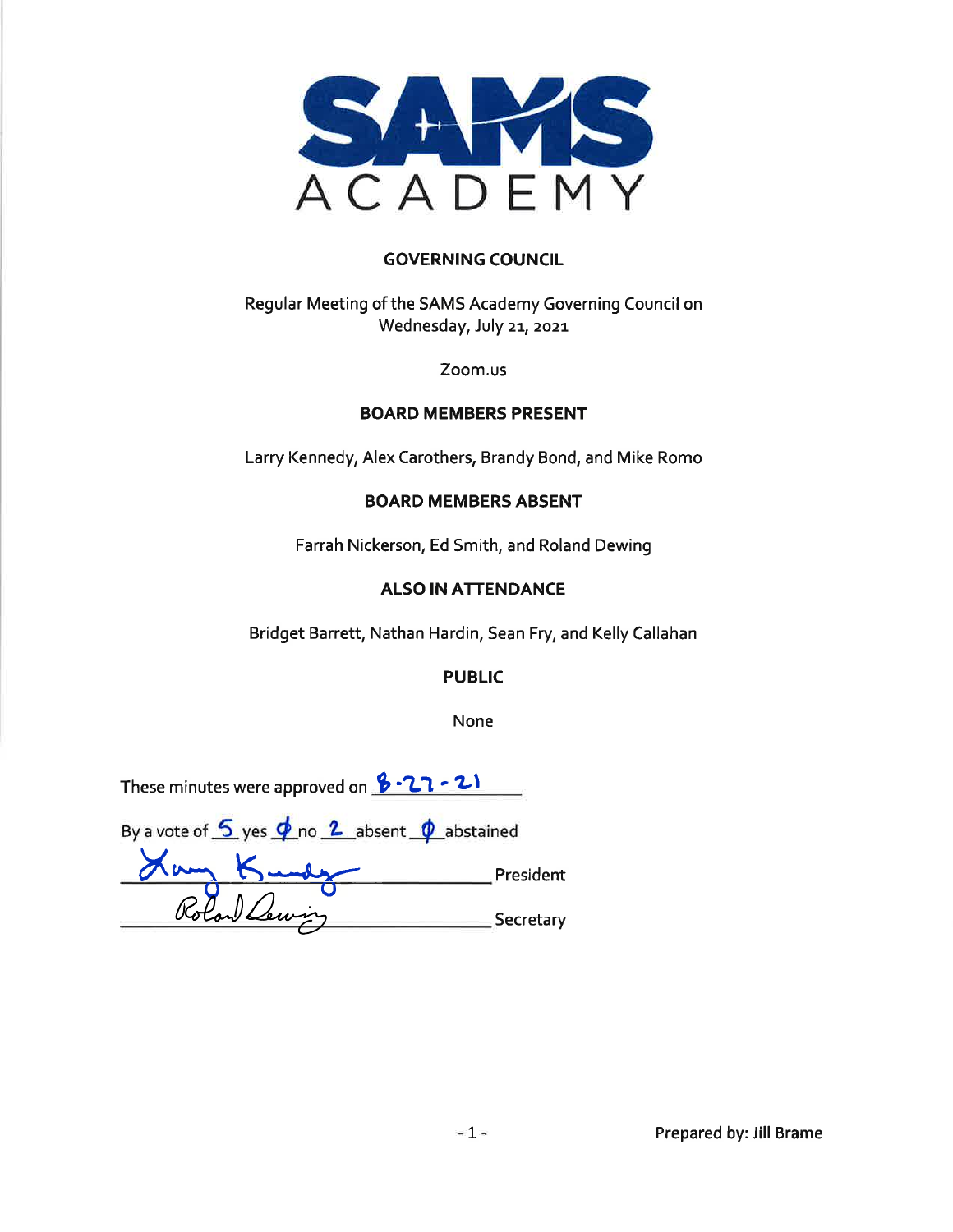# **I. Call to Order**

Larry Kennedy called to order the Regular Meeting of the Governing Council for the Southwest Aeronautics, Mathematics, and Science Academy on July 21, 2021 at 4:30 PM on zoom.us.

## **A. Roll Call**

Larry Kennedy asked Jill Brame to call roll. Jill Brame called Mike Romo, Brandy Bond, Alex Carothers, and Larry Kennedy. Roland Dewing, Farrah Nickerson, and Ed Smith were absent.

### **B. Adoption of the Agenda\***

Larry Kennedy asked for a motion to approve the agenda. Mike Romo made a motion to approve the agenda. Alex Carothers seconded the motion. Larry Kennedy called for a roll call vote to approve the agenda. Jill Brame called Mike Romo, Alex Carothers, Brandy Bond, and Larry Kennedy; all voted yes. The motion carried unanimously.

### **C. Review/Approval of Minutes from June 16, 2021\***

Larry asked for a motion to approve the Minutes from the June 16 regular meeting. Mike Romo made a motion to approve the minutes. Brandy Bond seconded the motion Larry Kennedy called for a roll call vote to approve the June 16 minutes. Jill Brame called Mike Romo, Alex Carothers, Brandy Bond, and Larry Kennedy; all voted yes. The motion carried unanimously.

### **D. Review/Approval of Minutes from June 28, 2021\***

Larry asked for a motion to approve the Minutes from the June 28special meeting. Mike Romo made a motion to approve the minutes. Brandy Bond seconded the motion. Larry Kennedy called for a roll call vote to approve the June 28 minutes. Jill Brame called Mike Romo, Alex Carothers, Brandy Bond, and Larry Kennedy; all voted yes. The motion carried unanimously.

## **II. Public Comment**

None.

# **III. New Business Matters**

**A. Memorandum of Understanding with Public Charter Schools of New Mexico for 2021-2022 school year for Governing Council Development\***  Larry Kennedy explained that this MOU will allow the SAMS Academy Governing Council to continue to do training with Kelly Callahan. Larry Kennedy called for a motion. Mike Romo made a motion to approve the memorandum of understanding with PCSNM to continue training with Kelly Callahan. Alex Carothers seconded the motion. Larry Kennedy called for a roll call vote to approve the MOU with PCSNM. Jill Brame called Mike Romo, Alex Carothers,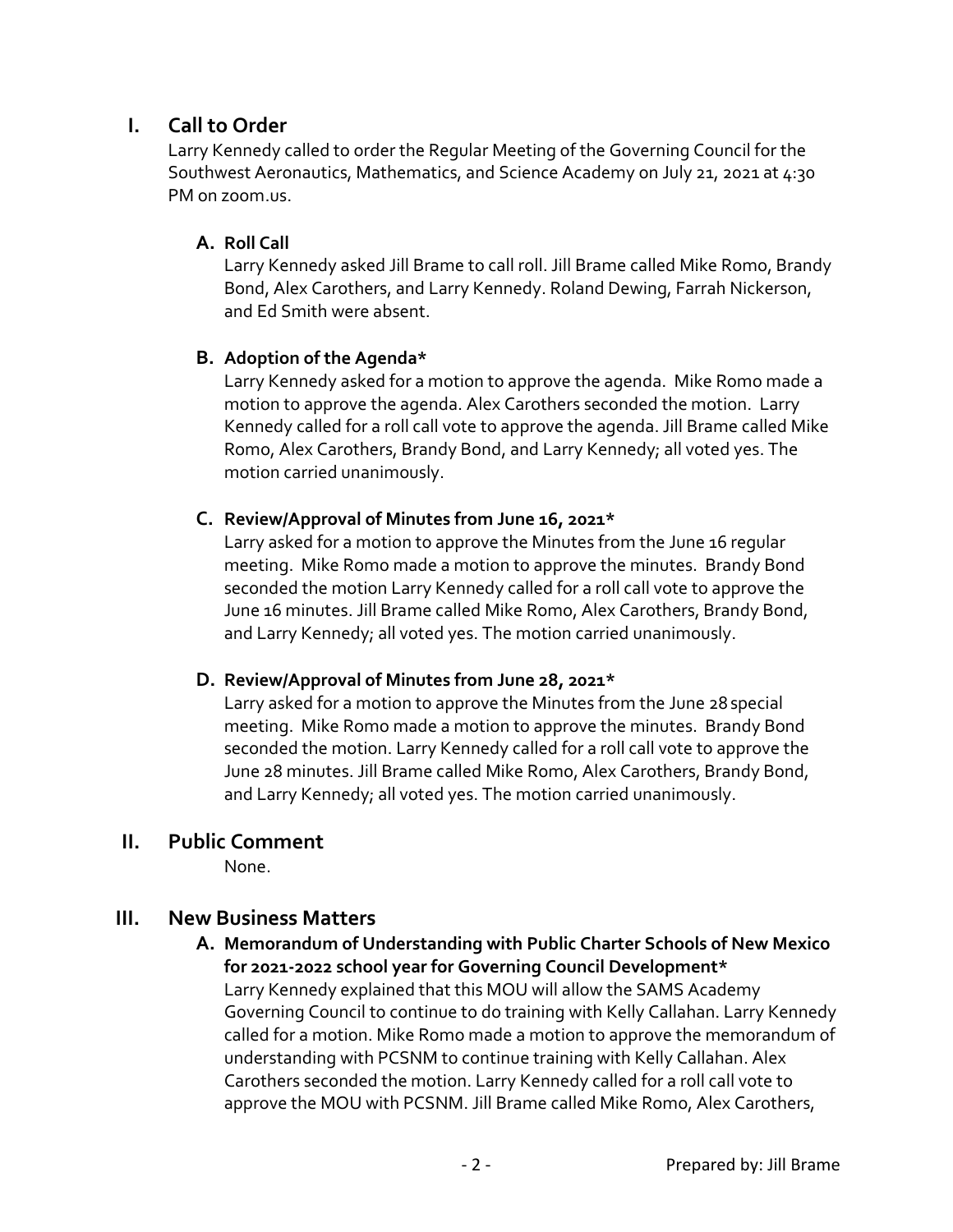Brandy Bond, and Larry Kennedy; all voted yes. The motion carried unanimously.

**B. Contract for Kelly Callahan Professional Services, LLC for Consulting Services for Head Administrator\*** 

Larry Kennedy explained that this service was used for the 20-21 school year and the head administrator is requesting to utilize this service again. Bridget Barrett explained that the service Kelly Callahan provided was invaluable. Mike Romo made a motion for Kelly Callahan to continue her Consulting services with the head administrator. Brandy Bond seconded. Larry Kennedy called for a roll call vote to approve Kelly Callahan to consult with the head administrator. Jill Brame called Mike Romo, Alex Carothers, Brandy Bond, and Larry Kennedy; all voted yes. The motion carried unanimously.

**C. Charter School Division 2020/2021 Preliminary Site Visit Report** 

Jill Brame explained that the Report from the modified site visit was good. The few requests that were made have already been submitted.

## **D. Assurances for CSD Site Visit\***

Jill Brame explained that Larry Kennedy and Bridget Barrett need to sign the assurances to meet the requests from the CSD Site Visit. She explained that all items on the list are being met at the school. Alex Carothers made a motion to approve Larry Kennedy signing the Assurances for the site visit. Mike Romo seconded. Larry Kennedy called for a roll call vote to approve the motion. Jill Brame called Mike Romo, Alex Carothers, Brandy Bond, and Larry Kennedy; all voted yes. The motion carried unanimously.

### **E. Attendance for Success Act\***

Bridget Barrett explained the new attendance for success act policy. Kelly Callahan also added that this act is in statute and gives tiers to truancy. Larry Kennedy called for a motion. Mike Romo made a motion to approve the attendance for success act. Brandy Bond seconded. Larry Kennedy called for a roll call vote to approve the motion. Jill Brame called Mike Romo, Alex Carothers, Brandy Bond, and Larry Kennedy; all voted yes. The motion carried unanimously.

### **F. Governing Council Member Appointment to Audit Committee\***

Larry Kennedy explained that with LyDawn Blount resigning from the board, there is an opening on the audit committee. He asked for volunteers. Alex Carothers volunteered. Mike Romo made a motion to accept Alex Carothers as the new audit committee member. Brandy Bond seconded. Larry Kennedy called for a roll call vote to approve the motion. Jill Brame called Mike Romo,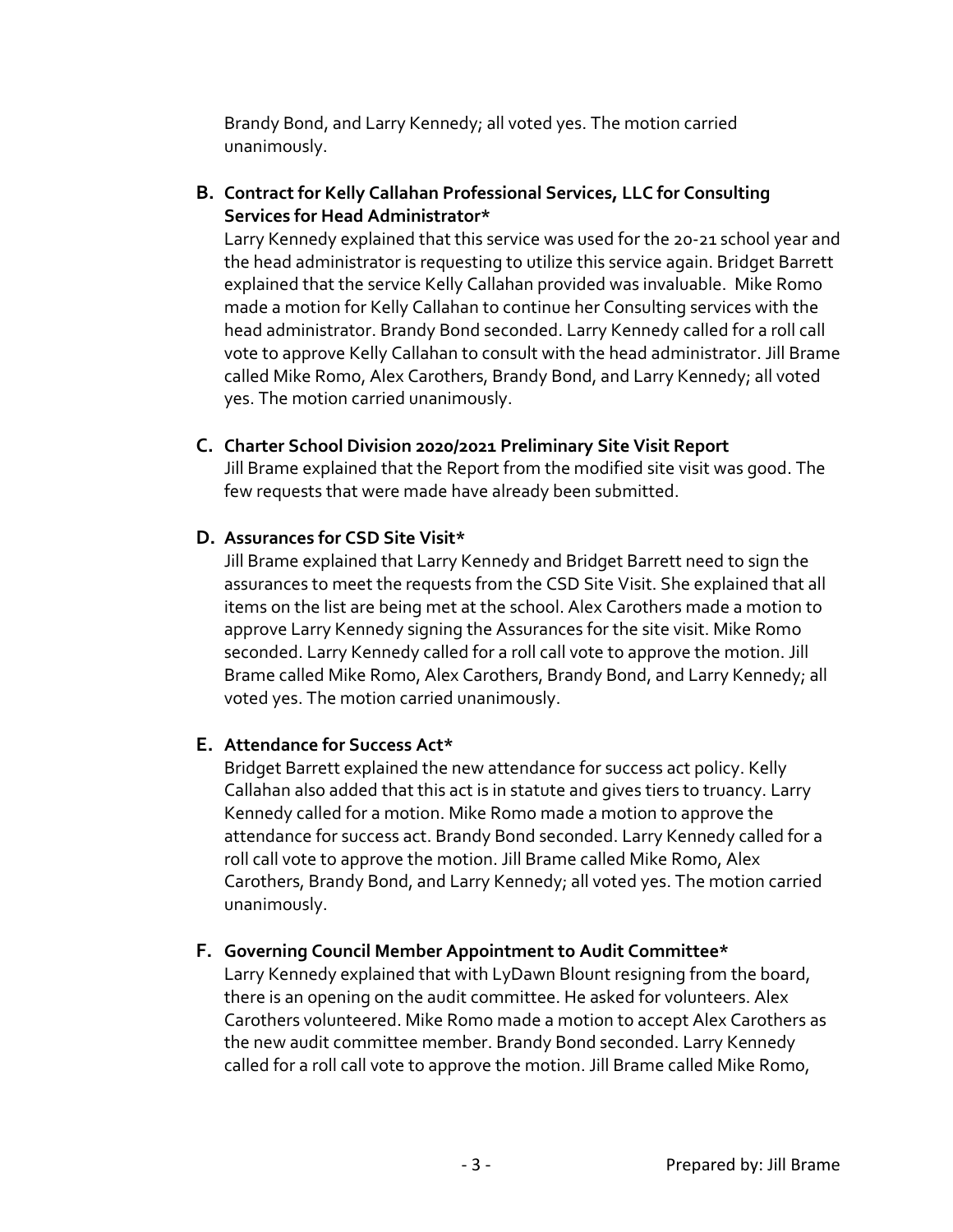Alex Carothers, Brandy Bond, and Larry Kennedy; all voted yes. The motion carried unanimously.

## **G. Regular Governing Council Meeting Day and Time Discussion**

Larry Kennedy brought up that we talked at the last meeting to be in person and at different times and days. Larry Kennedy proposed the third Friday of the month at 8:30AM in person at SAMS Academy. Everyone thought that would work with their schedules.

# **IV. Administrative Update**

## **A. Student Achievement Update\***

- Bridget reported:
- \* Summer school is wrapping up on July 28.
- \* 307 student have accepted a spot at SAMS for the 21-22 school year.
- \* Front office is busy giving tours to new/prospective families
- \* ELA teacher resigned and a new teacher has been hired.

\* Discussed Special Education Department and said that Shannon Baldonado will be taking over as the Special Education director and part-time Assistant Principal. We are still looking for a special education teacher

\* Registration process is under way.

\* She read a letter from a student to Ms. Carla Gonzales thanking her for the tour.

# **V. Ongoing Business**

# **A. Aviation Program Update**

Nathan Hardin said there are 8 students in summer school ready to take their written test, then start flying. Avionics and interior is complete in the plane and it is now at the paint shop getting exterior complete. LOEFI is coming up in September and Spartan will be flying in to set up a booth with SAMS Academy.

# **VI. Governing Council Development**

# **A. Discussion with Kelly Callahan**

Kelly Callahan will prepare materials for training and begin in earnest in September.

# **VII. Finance Report**

# **A. Business Office Operation Update**

Sean Fry reported that the finance committee met before the board meeting. He also reported:

\* June ended the fiscal year. Everything looks great on the finance side. The school spent about 55% of operational budget – saving money for the new